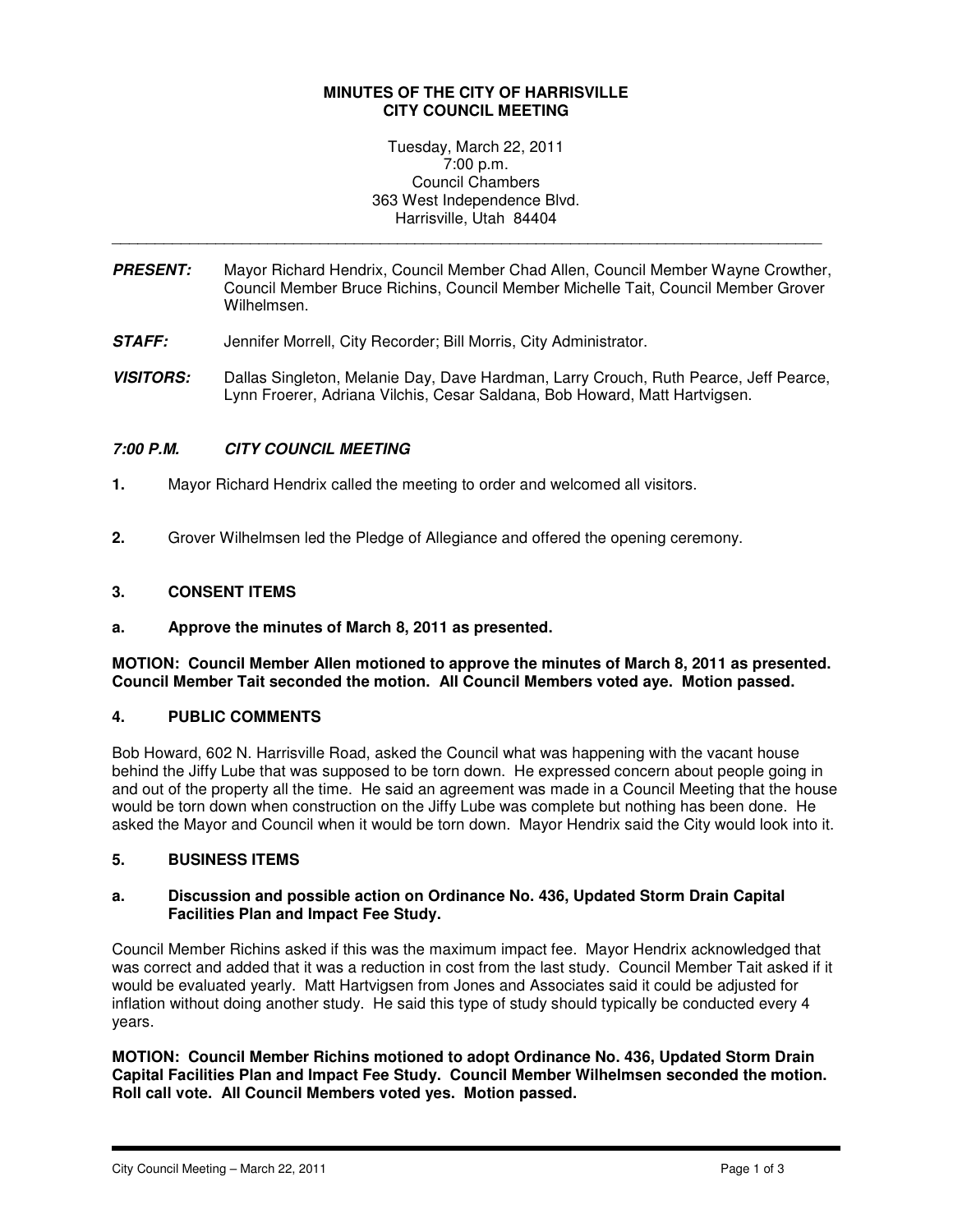# **b. Update from North View Fire District.**

North View Fire Chief Lynn Froerer reviewed the District's 2010 Annual Report. He noted that there was an increase of 1 call between 2009 and 2010. Chief Froerer said medical services are their number one call with 72% of calls being medical related. He also gave a breakdown of how calls are divided in the areas they serve with 54.5% of calls to North Ogden, 18.5% to Pleasant View, and 16.5% to Harrisville. The report also lists Ogden, Farr West and Other which he said are mainly ambulance assists and noted they have an agreement to augment Ogden and Weber fire departments. He said they fill in for each other to meet the NFPA requirements. He reviewed the code enforcement inspections performed by the Fire Marshall saying there were 361 inspections performed in 2010. Chief Froerer concluded by reading the last paragraph of the report which mentioned the increase in emergency calls leaving less time for non-emergency workloads.

Chief Froerer discussed their recent audit and stated they are on firm financial ground. He said the budget for this year does not require them to ask for an increase but they are having a capital facilities plan and impact fee study done. He said they are discussing a Pleasant View station and a future Harrisville station. They are looking at acquiring the ground even though constructing a station will be some years down the road and noted there is redundancy between their main station and the Pleasant View station which is why a future station in Harrisville would be beneficial. He also explained the fire prevention and safety program that is presented to the elementary schools.

Cheif Froerer said April will be open burn season and permits are required. He said they are available at the fire station or city offices. He talked about the paging grant received by Ogden and the new paging system installed in every fire station in Weber County, explaining how it has shortened response time because of faster notification. He also discussed the new lighting in the station and the way it has reduced response time as well as a timer that allows crews to see what their response time is.

Mayor Hendrix asked how many positions will be open on the District Board of Trustees. Chief Froerer stated there is one position open for each city. Those who want to run need to apply at their office before the cutoff date in July.

## **c. Presentation from Ogden/Weber Chamber of Commerce.**

Dave Hardman, president of the Ogden/Weber Chamber of Commerce, shared some of the things that the Chamber does. He said they represent the voice of business and the voice of the community and explained how they are involved in lobbying the state legislature regarding local business issues.

Mr. Hardman said they track the legislative bills on a weekly basis that deal with issues in the community and mentioned that 92% of the legislators voted the same position the Chamber took. He said the Chamber does the research that helps the legislature vote in a way that is representative of community needs. One of the things they lobbied for was funding for a new Weber State University building in Davis County. He talked about the importance of education in creating a strong work force and said it is necessary for economic growth.

Mr. Hardman also talked about businesses that come into the community and create new jobs citing the example of CSN Corp., an e-commerce business selling household goods, which will create hundreds of jobs. He said the Chamber takes calls from businesses in need of help and connects them with resources to help them succeed. He invited the city to be involved with the Chamber but said they will serve us whether we are involved or not. He presented the Mayor with an invitation for one member of the City to attend the new member lunch held the first Monday of each month.

## **d. Report from Weber County Animal Shelter Advisory Committee.**

Bill reported on the meeting and discussed the new animal shelter. He said they are showing a revenue shortfall but the committee feels it will be made up in the summer which is generally a busy time for them. Mr. Morris reviewed the statistics for Harrisville and the cost for animals that are picked up noting that Harrisville makes up 4% of their operation at the shelter. Mr. Morris said they will meet again in three months.